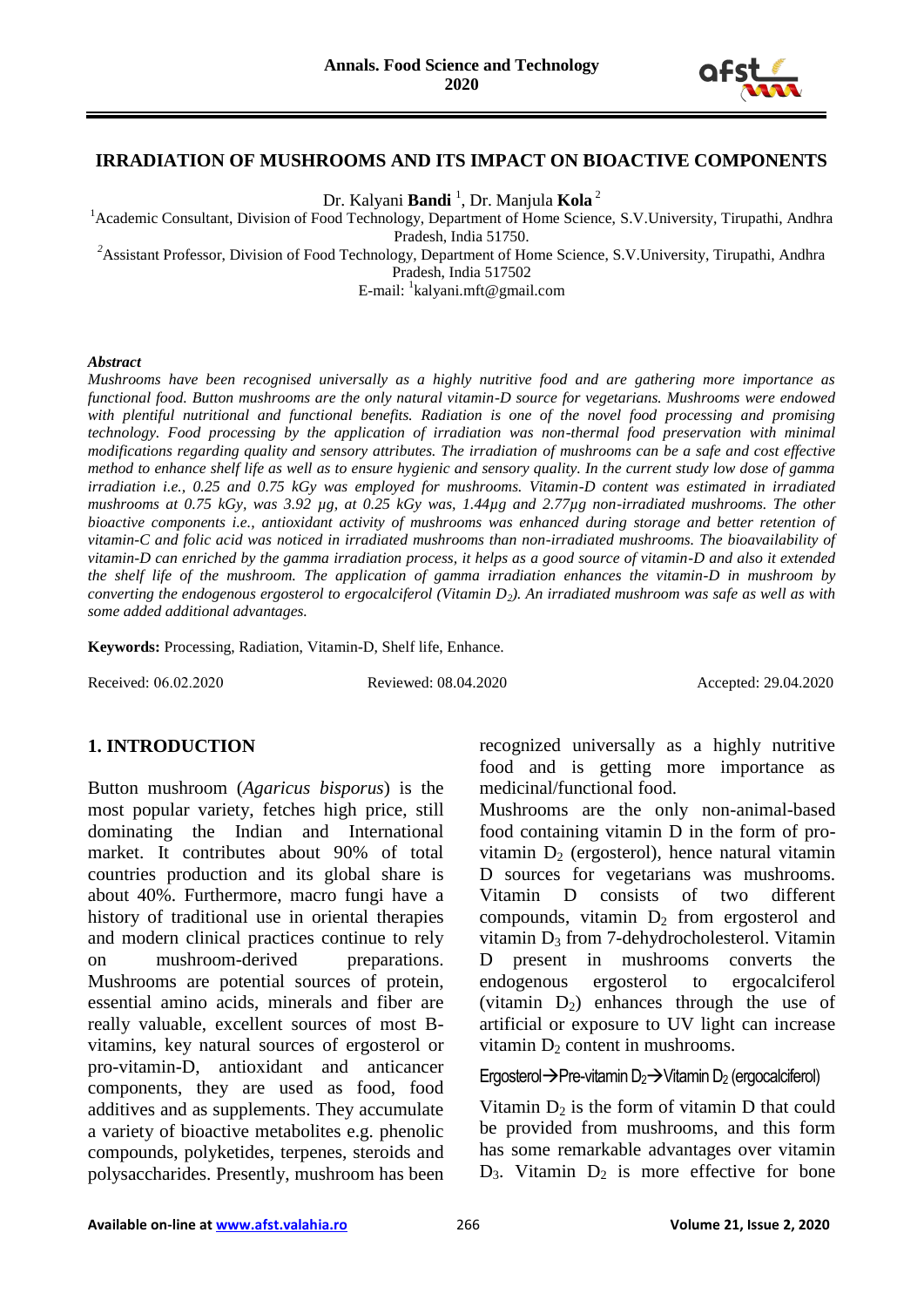

mineralization than vitamin  $D_3$ , and vitamin  $D_2$ is less toxic compared with vitamin  $D_3$ (Jasinghe and Perera, 2005). Vitamin D is one of the important vitamins; it plays a key role in muscle function and immune system. The active form of Vitamin D is known as vitamin D3, or 1,25-dihydroxycholecalciferol. This is derived either from diet or ultraviolet B (UVB) light conversion of 7-dehydrocholesterol in the skin, which is then hydroxylated to 25 hydroxyvitamin D in the liver, and then further hydroxylated to 1,25-dihydroxycholecalciferol in the kidneys. The main dietary source of vitamin D has long been thought to be cod liver oil and oily fish. Edible mushrooms have been shown to be abundant in ergocalciferol, which can then be hydroxylated to 25-hydroxyvitamin D in the liver. This can be further hydroxylated to the active form, 1,25dihydroxyvitamin D, in the kidneys. It is known that ingestion of edible mushrooms can result in an increase in serum vitamin D levels in humans, and it is also known that irradiating mushrooms with UVB light leads to an increase in their vitamin D content. Furthermore, in vivo studies in rats have shown an increase in both serum 25 hydroxyvitamin D levels and bone mineral density following ingestion of UVB-irradiated mushrooms.

Mushrooms are internationally regarded as poor man's meat because they are good substitute for meat which peasants cannot afford. The demand for mushrooms is growing day by day. But due to their perishable nature they spoiled very quickly. The maximum shelf life of mushrooms is 2-6 days at refrigeration  $(4<sup>0</sup>c)$  temperature (Vanitha et al., 2013). Their shelf-life is short due to postharvest changes, such as browning, cap opening, strip elongation, cap diameter increase, weight loss and texture changes, to their high respiration rate and lack of physical protection to avoid water loss or microbial attack. Thus prolonging postharvest storage, while preserving their quality, would benefit the mushroom industry as well as consumers. Based on the mushrooms nutritional importance and medicinal value, there is a need to increase the shelf life of

mushrooms by using advanced technology without affecting the functional components (Beaulieu et al., 1992).

There has been extensive research on finding the most appropriate technology for mushrooms preservation. Chemical treatments, refrigeration, coating, modified/controlled atmosphere packaging, use of humectants, use of tyrosine inhibitors and ozone treatment are frequently applied methods. Moreover, the majority of food preservation techniques operate by slowing down or inhibiting the growth of microorganisms. In contrast, Gamma, electron-beam and UV irradiation have been shown to be potential tools in extending the postharvest shelf-life of fresh mushrooms, inhibit or inactivate microbial growth completely, resulting in commercially sterile and shelf-stable food.

Food irradiation technology has unique merits over conventional methods of preservation as this process does not lead to loss of flavor, odor, texture, and freshness. Unlike chemical fumigants, irradiation does not leave any harmful toxic residues in food and is more effective. It is efficient and can be used to treat pre-packed commodities. Export development authorities, commodity boards, food industry, farmers, traders, and exporters of agricultural commodities can be benefited from the use of radiation processing technology.

Now a day's people are showing more interest on fresh fruits and vegetable consumption due to the presence of functional components which helps in treating/reducing the risk of diseases, and they act as functional foods. By irradiation processes the valuable functional components can be retained in natural form and also extend the shelf life of mushrooms. Gamma-irradiation alone or in combination with refrigeration has been shown to prolong shelf-life through reducing moisture loss and improving color and appearance (Ajlouni et al., 1993).

As Food irradiation is one of the best and safest food preservation techniques designed to ensure the provision of better quality with an extended shelf life. Keeping in view of the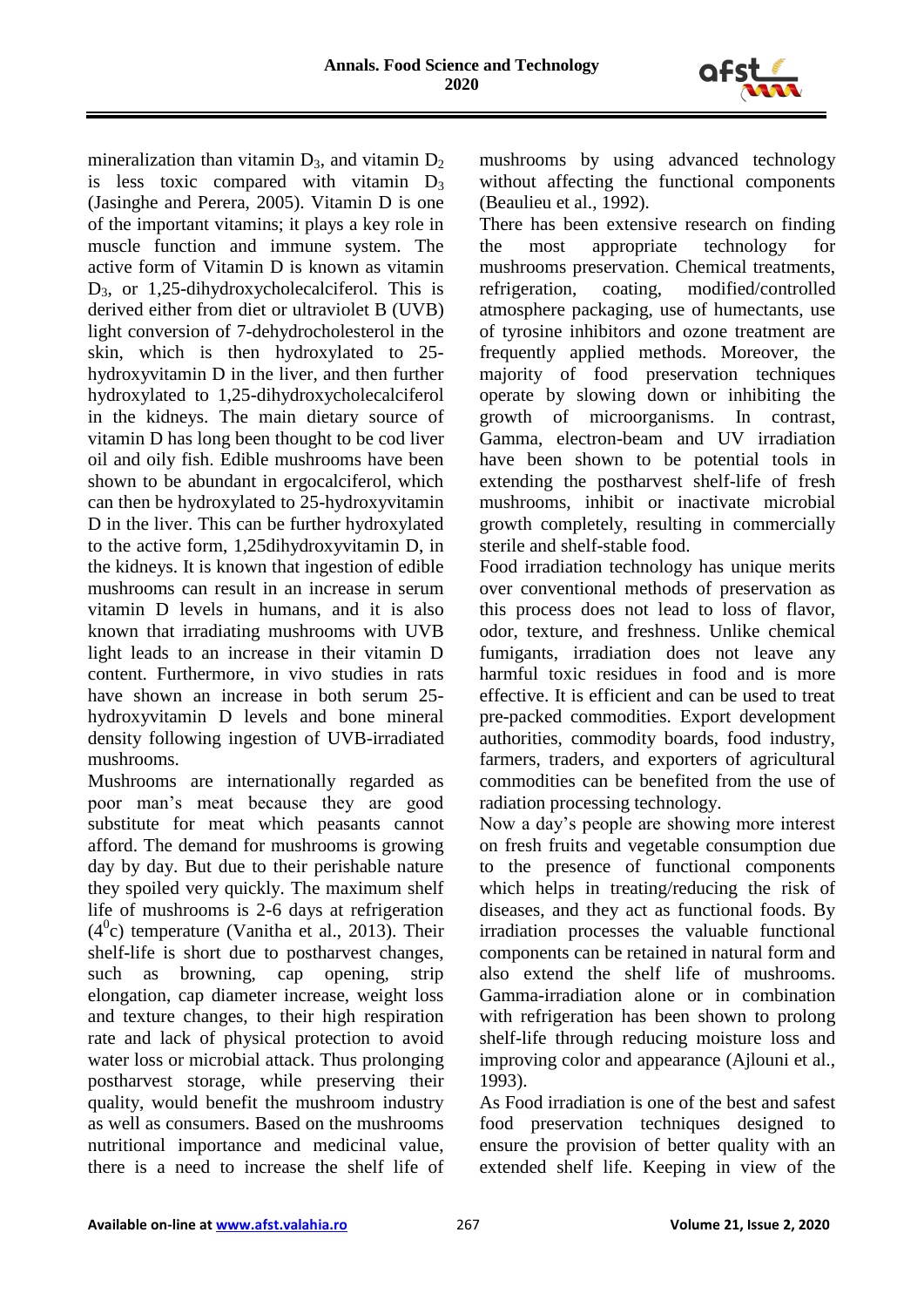

above points, the present study carried out to study the effect of radiation processing on functional components and shelf life of Mushrooms.

# **2. MATERIALS AND METHODS**

#### **Sample collection:**

Freshly harvested, mature mushrooms (*Agaricus bisporus)* of similar size and free from physical defects were obtained from commercial mushroom growers. Immediately after harvesting, mushrooms were cleaned and then packed in high density polyethylene covers each with 200g due to light weight and also to avoid the damage of mushrooms during storage and processing.

#### **Irradiation of mushrooms:**

The irradiation was done in gamma irradiation plant at food irradiation unit at Quality control lab, Acharya N.G. Ranga Agricultural University; Hyderabad. The equipment used for radiation processing was Gamma  $(\delta)$ Irradiation chamber, Model- GC-5000. The source for the radiation processing was cobalt - 60. In the present work low dose levels were used for radiation processing i.e., 0.25 kGy and 0.75 kGy.

**Functional Components:** The functional parameters were analyzed for non-irradiated and irradiated mushrooms. The predominant functional components such as vitamin-C, folic acid, vitamin-D and total antioxidants activity of mushrooms were analyzed. Vitamin-C and folic acid was estimated by procedure followed by Ranganna (2001). Total Antioxidant Activity in mushrooms was estimated by using TBARS method. Vitamin-D content in the mushrooms was estimated by using Ultra-High-Performance Liquid Chromatography/Tandem Mass Spectrometry First Action 2011, AOAC method No.2011.11 (LC-MS/MS).

**Experimental Period:** The irradiated mushrooms at 0.25 kGy (**I1**), 0.75 kGy (**I2**) and non-irradiated mushrooms (**NI**) was stored for a period of 21 days. The analysis was done at initially (**Initial phase**) and at the end of the experimental period (**Final phase**). The results of the experiment was compared between the initial and final phase of the study and discussed in results and discussion.

# **3. RESULTS AND DISCUSSION**

Proximate components did not alter or typically not much dissimilarity was observed during processing, by this reason this study was majorly focused on functional components. Vitamin-C, folic acid, vitamin-D and total antioxidants activity of Mushrooms were analysed in the present study and the results were discussed in following heads.

### **Vitamin-C**

Vitamin-C (mg/100g) in vegetables has varietal and functional factors. The vitamin-C of Mushrooms was analysed in non-irradiated and irradiated samples during initial and final phase of the experimental period. A sharp decrease in vitamin-C content was observed in nonirradiated Mushrooms (6.42mg to 5.67mg) and irradiated mushrooms at 0.25 (5.20mg to 4.87mg) and 0.75 kGy (4.58mg to 4.00mg) from initial to final phase of the experimental period (Fig.1).

The difference in vitamin-C content between and among irradiated samples (0.25 and 0.75 kGy) and non-irradiated samples was significant  $(p<0.05)$  from initial to final phase of the experimental period.

Vitamin-C was in the form of ascorbic acid. The reason for accelerated decrease of Vitamin-C in irradiated and non-irradiated samples might be enhanced respiration result in increased enzymatic activity causing rapid degradation of ascorbic acid. The changes in reduced ascorbic acid are due to its role as a radical scavenger. Thayer and Rajjkowski (1999), revealed that irradiation oxidized a portion of total ascorbic acid to dehydro form and both of these forms of vitamins are biologically active, suggesting minimal nutritional impact.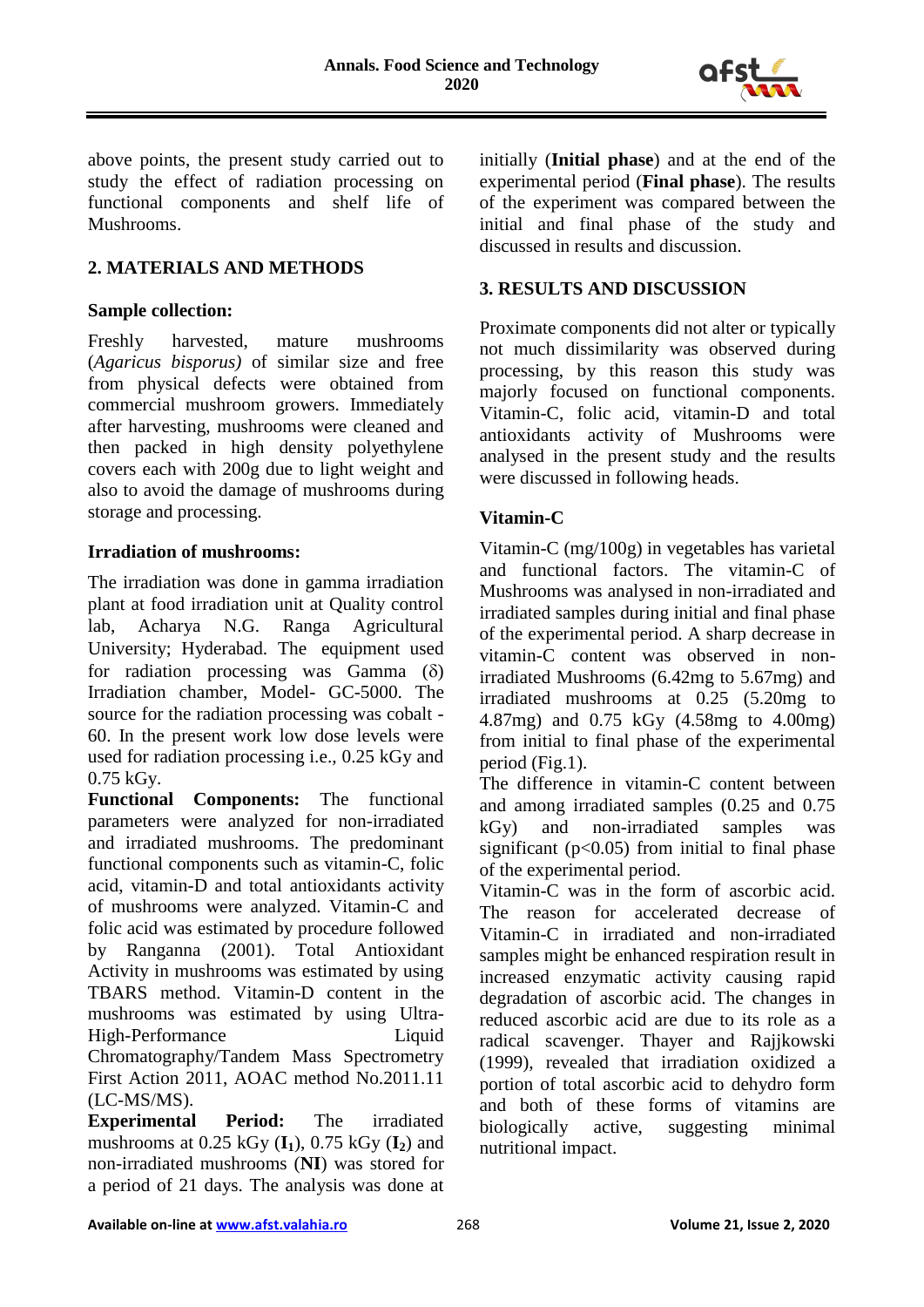



**Figure 1 –** Effect of Gamma Irradiation on Vitamin-C content of Mushrooms

Similar trend was observed by Hajara *et al*., (2006), in their study on radiation processing of minimally processed carrot and cucumber. The minimally processed carrot and cucumber at a dose of 2 kGy was carried out over a storage period of 16 days at  $8^0C$  and 10<sup>0</sup>C. During storage both the control as well as the irradiated samples showed significant decrease in vitamin-C content.

The vitamin-C content decreased in all the samples on storage. Loss of vitamin-C was more in non-irradiated samples and even though the loss of vitamin-C was observed in irradiated Mushrooms it was comparatively less when compared to non-irradiated Mushrooms. The stability and variation of ascorbic acid not only depends on the irradiation treatment and doses, but also environmental factors such as storage, temperature etc.

Vitamin-C (ascorbic acid) exhibits a high

degree of sensitivity to ionizing radiation. Furthermore, it is known to be readily oxidized to dehydro ascorbic acid on irradiation (Stewart, 2001 and Song *et al.*, 2006).

#### **Folic Acid**

The folic acid  $(\mu g/100g)$  of Mushrooms was estimated in non- irradiated and irradiated samples. Folic acid content of Mushrooms was estimated at initial and final phase of the experimental period and the results. The decrease in folic acid content of Mushrooms was observed in all the treated and non-treated samples from initial to final phase of the experimental period (fig 2) and it was statistically significant  $(p<0.01)$  in nonirradiated Mushrooms, whereas in irradiated Mushrooms it was not significant. At the end of the experimental period no significant difference was observed in folic acid content of Mushrooms irrespective of the treatments.



**Figure 2** – Effect of Gamma Irradiation on Folic acid content of Mushrooms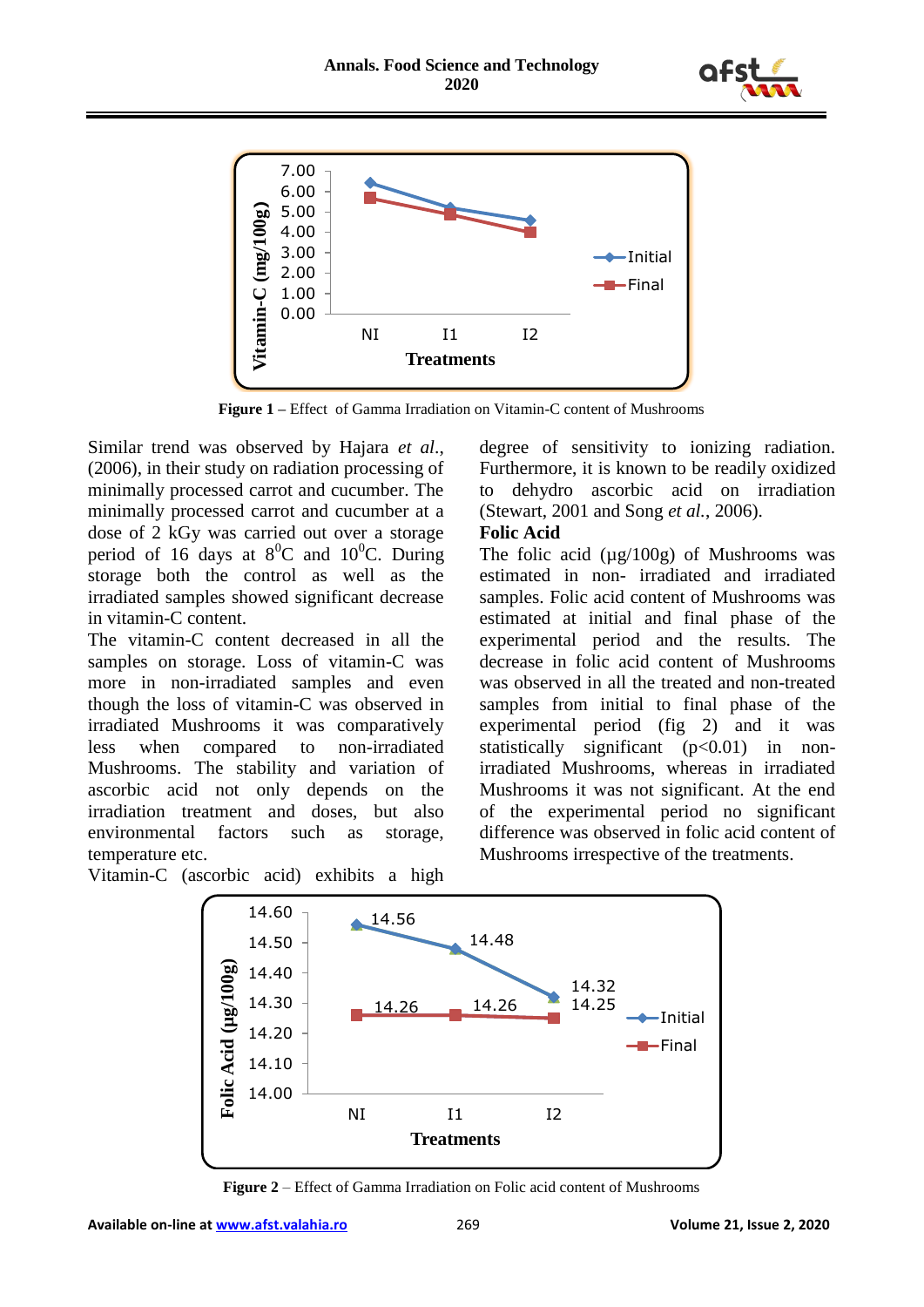

These findings are in support with the results of Lester *et al.*, (2010), in his study on the effect of gamma-irradiation on ascorbic acid, carotenoids, folate, α-tocopherol and phylloquinone concentrations of baby-leaf spinach. There is no evidence in the literature that transient sunlight exposure increases folate levels in Mushrooms or other plants. However, all folates are to various degrees unstable and are particularly sensitive to oxidation. Despite the fact that folates are good absorbers of UVB and UVA light, these compounds are believed to be relatively stable to UV light exposure, but degradation of 5-methyltetrahydrofolate in the presence of UV light has been reported in the presence of photo sensitizers such as riboflavin (Simon *et al*., 2011).

In the present study, folic acid content of Mushrooms is not affected by irradiation processing. Initially slight decrease in irradiated Mushrooms was noticed and at final phase the maximum retention of folic acid was observed in irradiated Mushrooms.

# **Vitamin-D**

Mushrooms are the only vegetative source of vitamin-D. Immediately after irradiation, significant difference was showed between non-irradiated and irradiated samples of Mushrooms. The Vitamin-D analysis was done at initial and final phase of the experimental period as indicated for both irradiated and nonirradiated Mushroom. The decrease of vitaminD was more in non-irradiated  $(2.77\mu g)$  to 1.97µg) when compared to irradiated Mushrooms at 0.25(1.44µg to 1.28µg) and 0.75 kGy  $(3.92\mu g)$  to  $3.02\mu g$  from initial to final phase of the experimental period. Statistically a significant difference was observed in vitamin-D content of both non-irradiated and irradiated Mushrooms during the experimental period from initial to final phase. At the end of experimental period significant difference (p<0.01) was observed in vitamin-D content of Mushrooms between the treatments.

The increasing trend of vitamin-D was observed with the increase of dosage in Mushrooms. The increase of vitamin-D was more in Mushrooms irradiated at 0.75 kGy followed by 0.25 kGy and non-irradiated Mushrooms (Fig. 3).

The temperature and exposure time of irradiation plays an important role in the conversion and this may be one of the reasons. Irradiation also contributes to an oxidative atmosphere and prolonged exposure of vitamin-D to UV radiation may result in photodegradation at vitamin- $D_2$ . Another important factor is moisture, at low moisture levels, the specific surface area of the tissue is increased, results in the oxidation of vitamin- $D_2$ . Furthermore, irradiation also contributes to oxidative atmosphere, and photo–degradation of vitamin- $D_2$  may occur.



**Figure 3** – Effect of Gamma Irradiation on Vitamin-D content of Mushrooms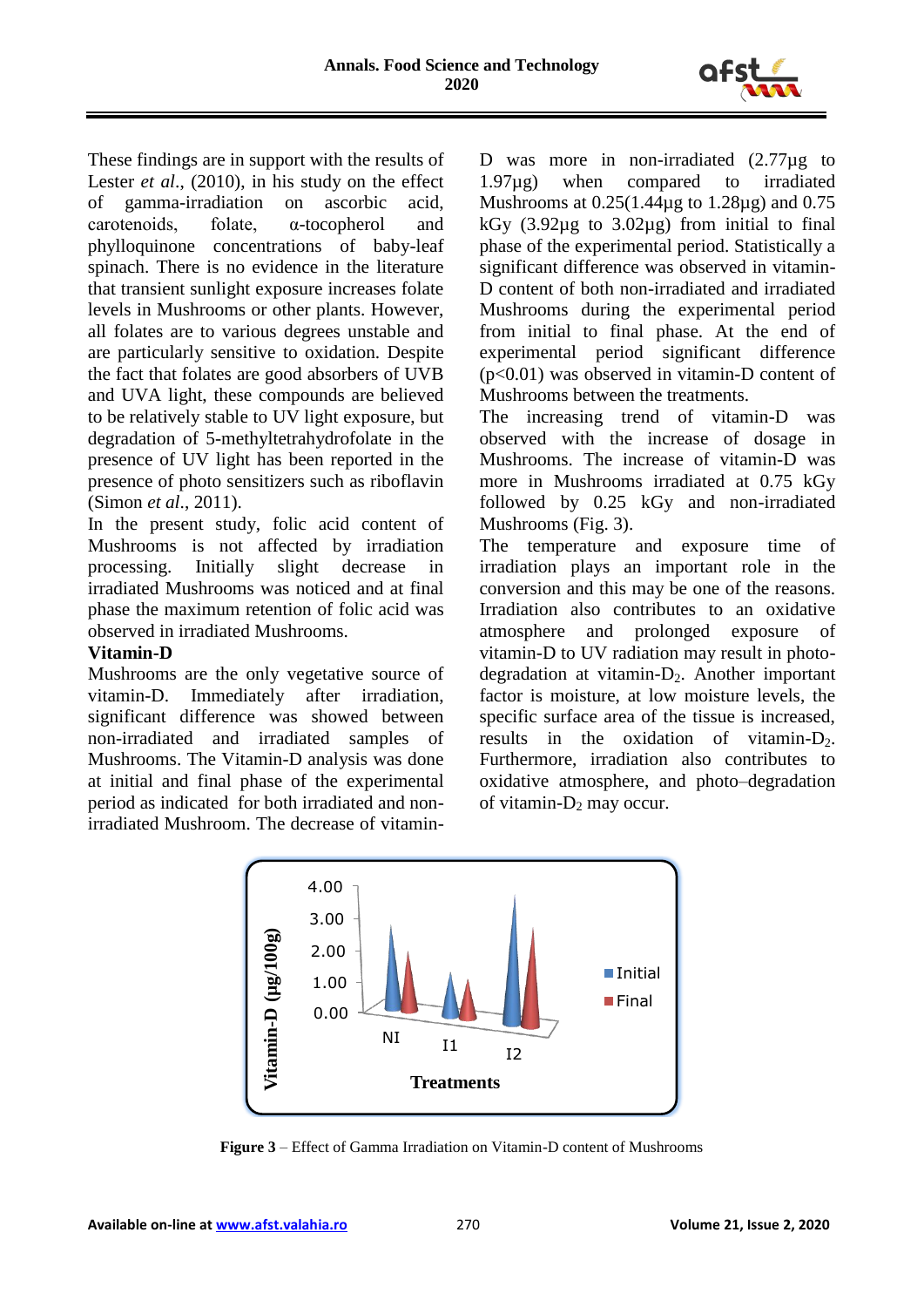

These findings are in support with the results of Jasinghe and Perera (2005). They conducted a study on Distribution of ergosterol in different tissues of Mushrooms and its effect on the conversion of ergosterol to vitamin- $D_2$  by UV irradiation. In this study, highest ergosterol content was found in button Mushrooms (7.80 mg/g DM) while the lowest was in enoki Mushrooms (0.68 mg/g DM). The conversion of ergosterol to vitamin  $D_2$  was about four times higher when gills were exposed to UV-A irradiation than when the outer caps were exposed to the same.

Kalaras *et al*., (2011), carried out a study on Effects of Postharvest Pulsed UV Light treatment of White Button Mushrooms (Agaricusbisporus) on Vitamin  $D_2$  Content and Quality Attributes. In this study, dose-response suggests a non-linear relationship between PUV irradiation dose and vitamin- $D_2$  content of fresh Mushrooms. The initial levels of vitamin  $D_2$  in untreated Mushrooms were less than 0.005 μg/g DW, and rapidly increased to 12.6  $\mu$ g/g DW after 3 pulses. The D<sub>2</sub> produced with 3 pulses decreased after 3 days of storage.

Souci *et al.*, (1989), reported that ergosterol contents and the conversion rate of ergosterol to vitamin  $D_2$  in different types of Mushrooms were varied. Button Mushrooms have lower vitamin  $D_2$  content compared to other types of edible Mushrooms. This may be due to the gill was not exposed. The gill of sliced button Mushroom was exposed to UV-B; therefore, Vitamin-D<sup>2</sup> concentration of sliced button Mushrooms was higher than that of whole Mushroom.

Irradiation shows significant effect on vitamin-D content in Mushrooms. The increase of vitamin-D was more in irradiated Mushrooms at 0.75 kGy than other samples. The conversion of vitamin-D was more in 0.75 kGy irradiated Mushroom. A slight decrease was observed during the experimental period. The conversion was affected by many factors. Exposure time, temperature, dosage of Irradiation and type or mode of raw material significantly affected the vitamin-D content in Mushrooms.

#### **Total Antioxidant activity**

The antioxidants are recognized as bio-active compounds that act against possible ill effects of free-radical damages in humans. The antioxidant activity of a compound has been attributed to various mechanisms.

At initial and final phase of the experimental period total antioxidant activity was estimated in Mushrooms (Fig.4). The high increasing trend of total antioxidant activity was observed in irradiated Mushrooms at 0.25 kGy (35.80% to 52.02%), whereas a very minute increase was there in irradiated Mushrooms at 0.75 kGy (41.73% to 52.05%) when compared with the non-irradiated (43.02% to 45.60%) from initial to final phase of experiment. The significant difference was observed among all the samples of Mushrooms during the experimental period at initial and final phases.



**Figure 4** – Effect of Gamma Irradiation on Total Antioxidant activity of Mushrooms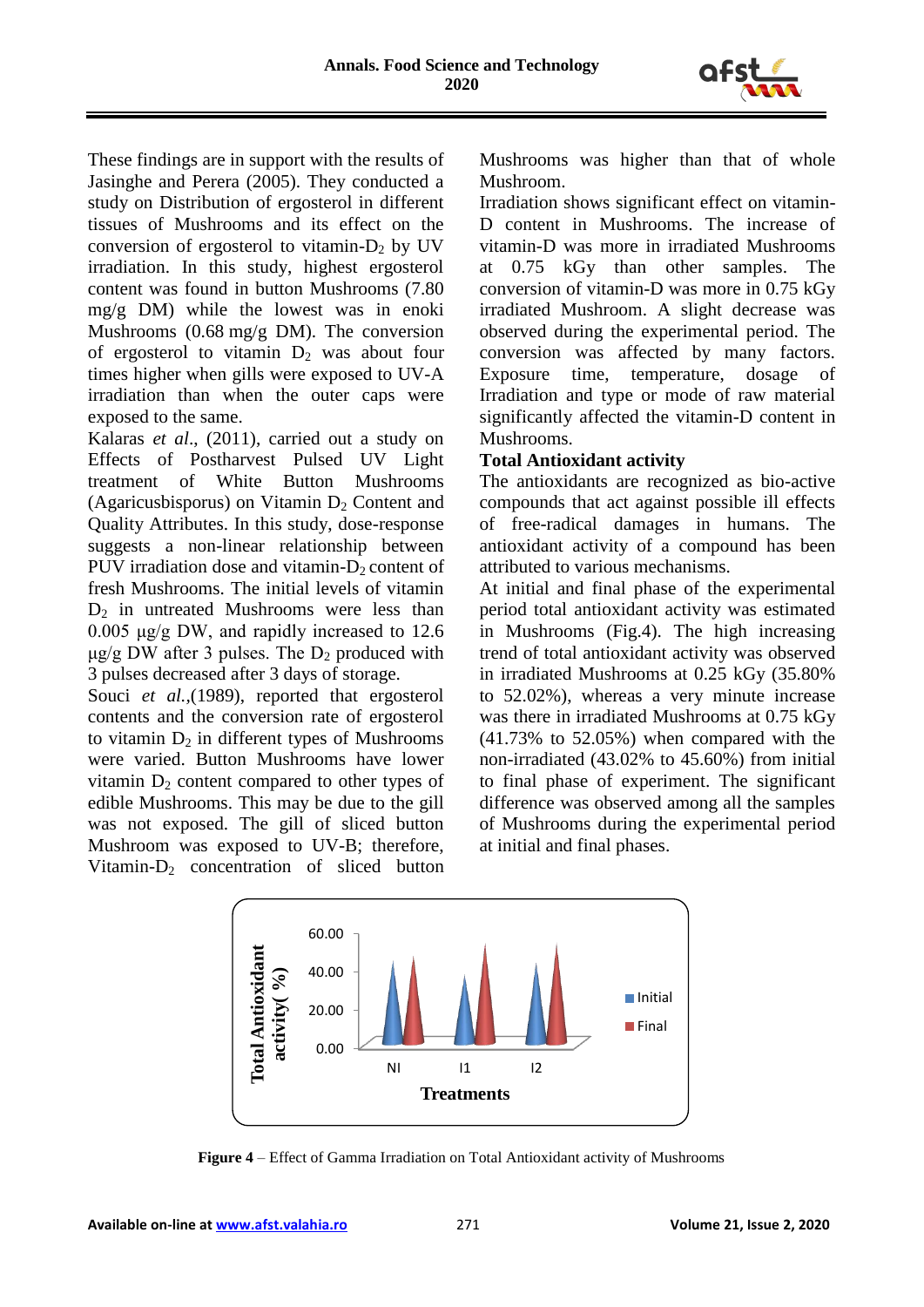

Irradiation increased the antioxidant activity during the experimental period (fig 4), it is also possible that the increased antioxidant capacity is related to tissue browning. Another reason for improved antioxidant activity could be due to formation of novel compounds having antioxidant activity during processing. Nonenzymatic browning reaction products might be formed during prolonged exposure with the improvement of antioxidant activity in Mushrooms.

An another reason for the increase of total antioxidant activity might be due to the fact that the irradiation disrupt the cell wall and liberate antioxidant compounds from insoluble portion of Mushroom, which in turn, increase the pool of bio accessible antioxidant compounds.

Song *et al*., (2006), reported that the total phenols analyzed in irradiated Kale Juice immediately after the irradiation, was significantly lower than the control. However, the phenolic compound level of the irradiated sample becomes higher after one day than that of the control. The phenomenon was attributed to the immediate oxidation of the phenolic compounds, thus playing an antioxidant role by reducing the free radicals and the reactive oxygen species induced by irradiation.

Adamo *et al*., (2004), have opined that the destructive processes of oxidation and γirradiation are capable of breaking the chemical bonds of polyphenols, thereby releasing soluble phenols of low molecular weights, leading to an increase of antioxidant-rich phenolics. The decrease of antioxidants is attributed to the formation of radiation-induced degradation products or the formation of free radicals.

Mami *et al*., (2013), carried out a study on Improvement of shelf-life and postharvest quality of white button Mushroom by  ${}^{60}Co$  γray irradiation. Five different doses of gamma irradiation, including: 0 as control, 0.5, 1, 1.5 and 2 kGy were used. Irradiation increased both phenolics content and antioxidant capacity, suggesting the increased phenolics synthesis contributed to the total antioxidant capacity. It is also possible that the increased

antioxidant capacity is related to tissue browning. It is well known that irradiation inactivates food borne pathogens in various vegetables, resulting in improved microbial food safety of fresh-cut vegetables.

In the current study irradiation has significant effect on total antioxidant activity of Mushrooms. The decrease of total antioxidant activity was observed initially in irradiated Mushrooms which might be due to immediate oxidation of the phenolic compounds. On storage the total antioxidant activity was increased more in irradiated Mushrooms than non-irradiated Mushrooms. A reason for improved antioxidant activity could be due to pool of bio accessible antioxidant compounds.

# **4. CONCLUSION**

The current study reveals that the effect of gamma irradiation at low doses of functional components of mushrooms was analyzed at initial and final phases of experiment. Mushrooms irradiated at 0.75 kGy was more optimum in improving the vitamin-D and total antioxidant activity, no vast discrepancy or loss was noticed in vitamin-C and folic acid content of mushrooms when compared with initial to final phase of experiment. They were least affected by irradiation and retention of nutrients was observed during storage period. It was quite evident that gamma irradiation improves the shelf life of the vegetables as well as improves their quality in terms of physical, nutritional, functional and safety aspects.

# **5. REFERENCES**

- [1]. Adamo, M., Capitani, D., Mannina, L., Cristinzio, M., Ragni, P., Tata, A., and Coppola, R. (2004). Truffles decontamination treatment by ionizing radiation. Radiation Physics and Chemistry, 71, 167-170.
- [2]. Ajlouni, S. O., Beelman, R. B., Thompson, D. B., and Mau, J. I. (1993). Quality and shelf life comparison between off white and white hybrids (U1 and U3) of Agaricus bisporus. Mushroom Res., 2.
- [3]. Akram, K., and Kwon, J. H. (2010). Food irradiation for mushrooms: A review. J. Korean Society for Appl. Biol. Chemistry, 53, 257-265.